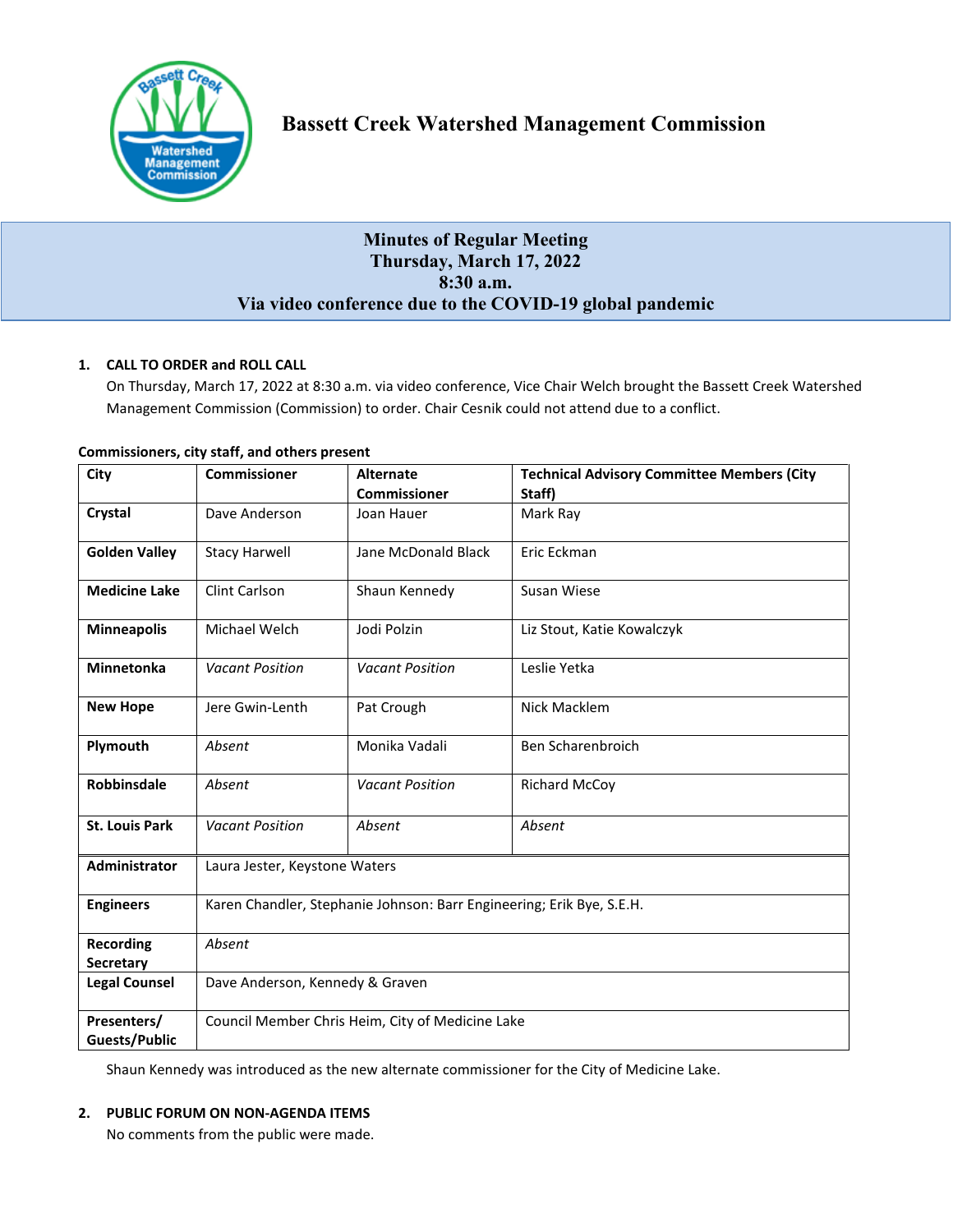# **3. APPROVAL OF AGENDA**

**MOTION:** Commissioner Gwin-Lenth moved to approve the agenda. Commissioner Carlson seconded the motion. Upon a roll call vote, the motion carried 6-0, with the cities of Minnetonka, Robbinsdale, and St. Louis Park absent from the vote.

### **4. CONSENT AGENDA**

The consent agenda was amended to move item 4H and add it to the business agenda right before the consideration of the Jevne Park Capital Improvement Project (CIP). The following items were approved as part of the consent agenda.

- Approval of February 17, 2022 Meeting Minutes
- Acceptance of March Financial Report
- Approval of Payment of Invoices
	- i. Keystone Waters, LLC February 2022 Administrative Services
	- ii. Keystone Waters, LLC February 2022 Meeting Expenses
	- iii. Barr Engineering February 2022 Engineering Services
	- iv. Kennedy & Graven January 2022 Legal Services
	- v. Redpath February 2022 Accounting Services
	- vi. Jan Voit February 2022 Administrative Services
	- vii. Metro Watershed Partners 2022 Contribution
	- viii. MPCA CIP Project RAP Review & Implementation
- Approval of Medicine Lake Vegetation Management Plan
- Approval of Resolution of Appreciation for John Elder
- Approval of Resolution of Appreciation for Pat Crough
- Approval to Adopt Data Practices Policy
- Approval of Reimbursement Agreement with City of Minneapolis
- Approval of Grant Agreement for Medley Park Stormwater Project Clean Water Funds
- Approval of Resolution of Appreciation for Gary Holter

**MOTION:** Commissioner Gwin-Lenth moved to approve the consent agenda as amended. Commissioner Carlson seconded the motion. Upon a roll call vote, the motion carried 6-0, with the cities of Minnetonka, Robbinsdale, and St. Louis Park absent from the vote.

Vice Chair Welch noted that Administrator Jester was able to work with the Commission's legal counsel to get a reimbursement agreement with the City of Minneapolis for the issue with the tunnel.

# **5. BUSINESS**

Administrator Jester explained that there were representatives of the City of Medicine Lake in attendance and that it would be prudent to move the discussion of item 4H earlier on the agenda.

*Moved off consent*: **4H Approval of Peninsula Road Street and Utility Improvements, City of Medicine Lake** Vice Chair Welch stated that he wanted commissioners to be sure to review the street and utility improvements because it provides some context for the Jevne Park CIP Project discussion later in the agenda.

Engineer Chandler stated that she believed the Commissioners would like to know how this is connected to the alternatives to the Jevne Park CIP project. Rain gardens were removed from the alternatives to be analyzed because if raingardens were feasible, they should have been considered as part of the Peninsula Road project to meet the city's MS4 permit. However, there is narrow right of way and high groundwater in the area, limiting the ability for raingarden installation.

Engineer Chandler reported that in the alternatives analysis of the Jevne Park Project, they would develop a scope and budget to consider shoreline restoration and buffers, street sweeping, and other structural or non-structural practices.

**MOTION**: Commissioner Welch moved to approve the Peninsula Road Street and Utility Improvements submitted with the condition that field delineations and WCA approvals must be completed before the start of construction. Commissioner Gwin-Lenth seconded the motion. Upon a roll call vote, the motion carried 6-0, with the cities of Minnetonka, Robbinsdale, and St. Louis Park absent from the vote.

Commissioner Carlson requested that the discussion of item 5D be moved earlier in the agenda.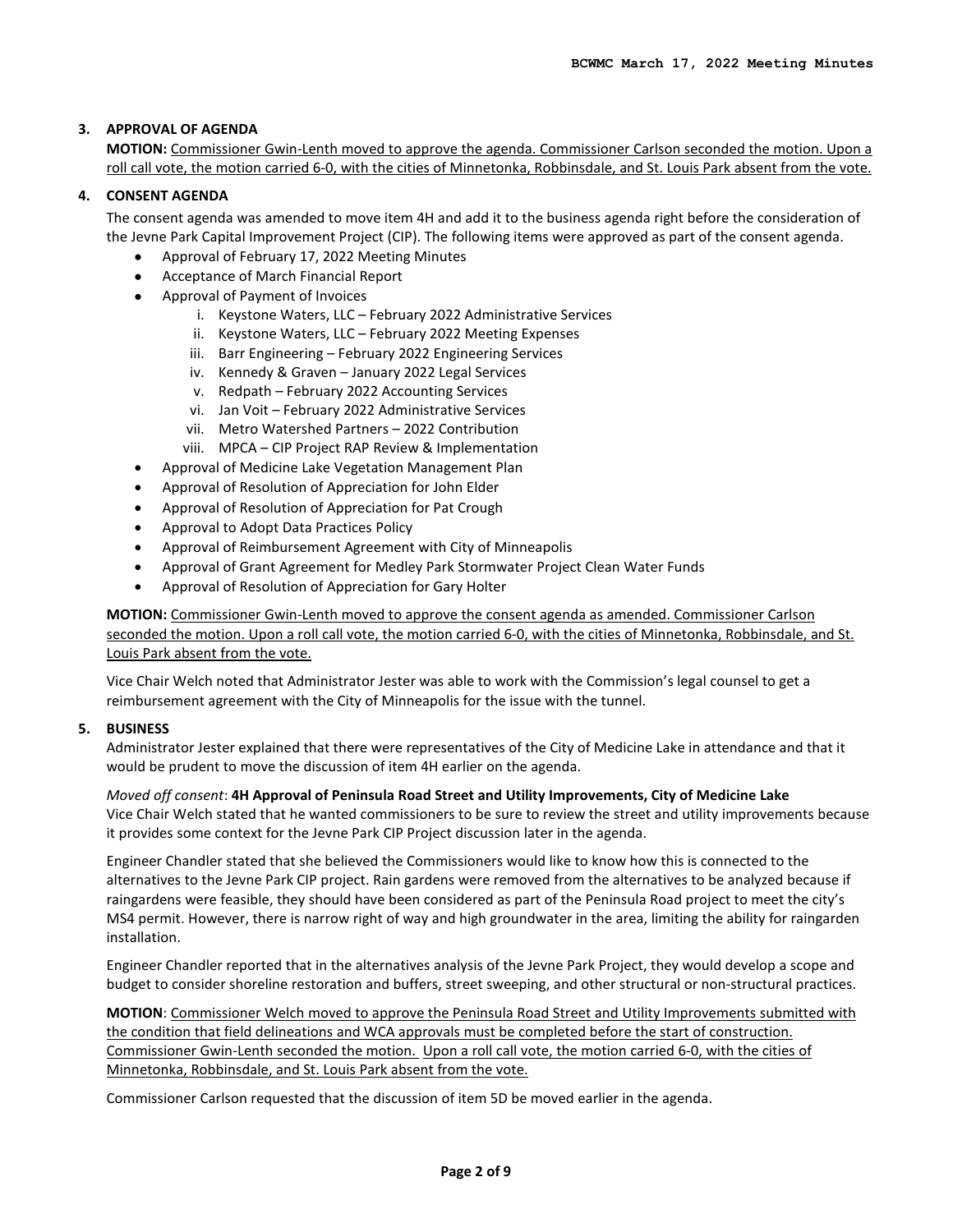# **D. Consider Directing Commission Engineer to Develop Scope and Budget for Analysis Alternatives to Jevne Park CIP Project**

Vice Chair Welch stated that this discussion should have a very narrow focus that will be explained by Commission Engineer Chandler. Engineer Chandler explained that the Commission is being asked to consider directing the engineer to develop a scope and budget for analyzing possible alternatives to the Jevne Park Water Quality Improvement Project. Some of the things that the engineer believes could provide water quality benefits include shoreline restoration and buffers along properties adjacent to Medicine Lake. Determining the water quality benefits of these practices, as well as expanded or augmented street sweeping, is the intent so the Commission can make an informed decision about whether it is worth pursuing. The scope and budget would be developed using the CIP funds that are still available.

Administrator Jester reminded the Commissioners that the Jevne Park project was officially ordered, but the agreement with the City of Medicine Lake was never approved because the city did not want to move forward with it at the time. The project was only designed to capture approximately four pounds of phosphorus and lower the floodplain by a few inches. There is the possibility that alternative best management practices (BMPs) could capture as much or more phosphorus, but we do not know that for certain. We believe it is prudent to analyze the alternatives.

Commissioner Harwell said that in terms of the benefits, cost per pound, and lake level, it seemed like the project was less than desirable. She would be in favor of the analysis. Commissioner Gwin-Lenth stated that he is intrigued about the alternatives. Looking at cost-benefit for how much benefit there is for lakeshore buffers and street sweeping would be beneficial for other areas of the watershed as well. Commissioner Carlson said that he was in agreement.

Council Member Heim responded that when the City of Medicine Lake first looked at the Jevne project, it did not seem there was enough benefit. There has been an ongoing need to do whatever they can to improve stormwater. They worked very closely with S.E.H. as they were redesigning the road and the topic of stormwater came up several times. He appreciated the Commission considering the analysis and redirecting the funds. With the new engineering plan, they know how the water will flow and how the road will perform. There was little opportunity for rain gardens along the road, otherwise they would have done that. They would love to have a study done so they can inform property owners that shoreline restoration could be done on their property. He wondered if rain gardens could be done between the homes to capture water before it gets to the lake.

Vice Chair Welch said that to be clear, what is before the Commission will specifically not include rain gardens because if that was possible, it should have been done in conjunction with the road project and it was determined not to be possible.

There was discussion about raingardens, including noting that there are two types: one is where water can be infiltrated for volume reduction of stormwater and one where the soils are amended such as bioretention ponds. The infiltration type won't work in this area because of poorly drained soils and high ground water. The bioretention basins could potentially work. Commissioner Harwell noted that we are talking about flood reduction and water quality with this project. Raingardens don't provide any flood reduction benefit, so she did not want an extensive study to locate small pockets where rain gardens could be placed. She would like to see a study that shows the best options for flood reduction and water quality.

Vice Chair Welch said that he wants to be clear that our engineer is not looking at rain gardens. We are discussing an item that was previously removed from the scope.

**MOTION**: Commissioner Harwell moved to authorize the Commission Engineer to develop a scope of work and budget in accordance with the recommendation presented in the Administrator's memo. Commissioner Carlson seconded the motion. Upon a roll call vote, the motion carried 6-0, with the cities of Minnetonka, Robbinsdale, and St. Louis Park absent from the vote.

# **A. Consider Approval of 90% Design Plans for Bryn Mawr Meadows Water Quality Improvement Project**

Administrator Jester explained that the Commission reviewed the 50% plans for the Bryn Mawr project in January. This project is being built in conjunction with the Minneapolis Park and Recreation Board's (MPRB) redevelopment of Bryn Mawr Meadows Park in the City of Minneapolis. Since the park is being redeveloped, this is an opportunity to capture stormwater that previously flowed untreated into Bassett Creek. In January, the Commission heard that the estimated construction costs had risen considerably. There was discussion about how to pay for this at the last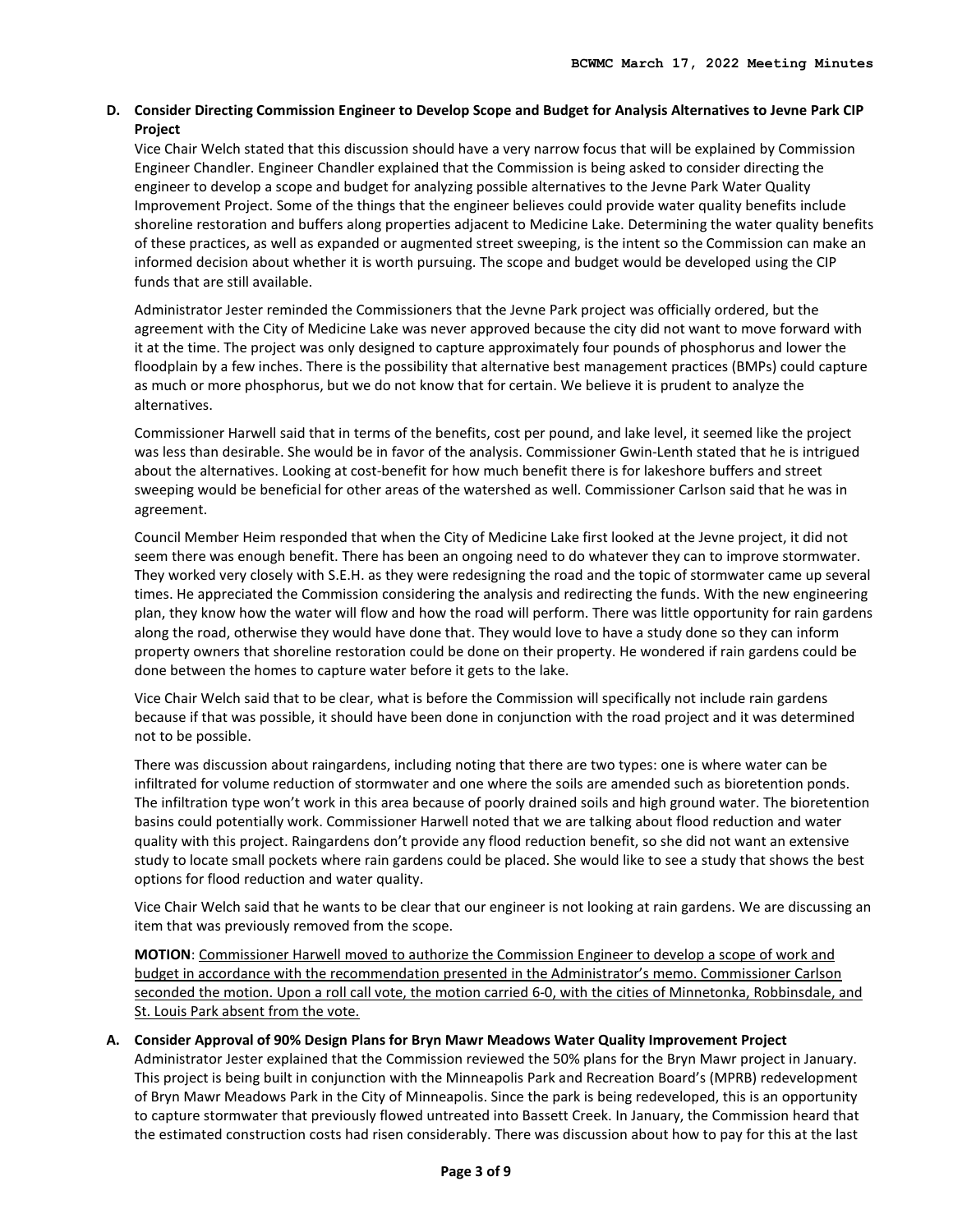two meetings. Estimated costs have increased even more since January. The estimated construction cost is now close to \$1.6 million. The Commission Engineers and Administrator continue to recommend approval of the original design for the project. There are some cost reduction options that have been considered. However, they believe it is important to take this opportunity to capture as much stormwater as possible. With the original design, the cost of phosphorus removal is about \$2,500 per pound. Other projects have had higher phosphorus removal costs.

Vice Chair Welch set a framework for discussion to help set expectations from our engineer for what the Commission would like to hear. He is frustrated with the alternatives that are solely based on cost and are not recommended by the engineer. The cost seems to increase every time this item is on the agenda. He would like to hear why the costs continue to increase. He asked if Commissioners had any other information they would like to hear in the review.

Alternate Commissioner McDonald Black asked if this was the new reality in terms of cost. Will we continue to bump up against costs doubling? If that is the case, we can't take the time to rethink every project. To take a project in a fully developed watershed and strip components seems counterproductive.

Commission Engineer Johnson gave a PowerPoint presentation regarding the project components including the goals and feasibility study recommendation for the design as presented in the memo. The feasibility study recommended Concept 3, which included two stormwater ponds in the park and two diversion structures in the city right of way. The 50% and 90% design plans reflect the base components of Concept 3.

She highlighted things that have changed since the 50% design plans were approved, including an upsized diversion pipe that increased pollution reduction. The grading around the southern pond was modified as requested by the MPRB. Some of the drainage and equalizer pipes were relocated as well as the northern pond outlet structure.

There is known contamination on the site. Barr Engineering is developing a Response Action Plan (RAP) that will address the needs of the MPRB project as well as the Commission's water quality project. The MPRB is the lead agency in submitting the RAP to the Minnesota Pollution Control Agency and implementing the RAP.

The 90% cost estimates are approximately \$1.6 million. This includes all the items previously explained. The Commission Engineer has looked at cost estimates submitted for other projects in early 2022. This information, along with standard bid prices, was used to develop the cost estimate. They cannot predict or control what is submitted on bid sheets. They give a range for decision makers, acknowledging that uncertainty remains in the process.

She provided an explanation for the increased costs. There have been significant increases in construction costs over the past three and a half years. The pond footprints and grading require increased excavation. The lack of environmental data within the pond areas requires additional contingency. There have been additional requirements for street work and storm sewer design as the work has progressed. Landscaping around the pond edges was updated to account for pond bounce during establishment.

Vice Chair Welch wanted to focus on what happened between 50% and 90% cost-wise. In particular, it is important to recognize that there are suggestions for project improvement.

Engineer Johnson replied that based on comments from the MPRB and the city, there were design modifications including moving the outlet structure and the 12" pipe. The costs have increased from the 50% to the 90% design stage. Now we are looking at bids from early 2022, which give a better picture of the actual market prices. At the 90% design, the annual estimated phosphorus removal is 37 pounds per year at a cost of \$2,552 per pound. With the cost increases, the estimated phosphorus removal cost is not significantly higher than what was previously estimated. She reviewed the project schedule. Permitting will be done by the MPRB. Estimated 100% plans and specifications will be complete in April, with bidding in April and May.

Vice Chair Welch said there are a couple of points he wanted to make. In the memo on page two, the approved concept would capture and divert stormwater runoff from 45.1 acres of residential area west of Bryn Mawr Meadows Park and low flows that discharge from the Minnesota Department of Transportation's (MnDOT's) Penn Pond. Stormwater runoff from the residential area currently flows to Bassett Creek untreated. This is an amazing opportunity. We had an estimate of 30 pounds of phosphorus removal. We are going up from that, which is great. At the same time, the cost increases are nerve-wracking. He asked if the approval of the RAP was included in the cost estimate and asked for a status update. Engineer Johnson responded that the RAP is in draft form, once approved by MPRB it will be submitted to MPCA.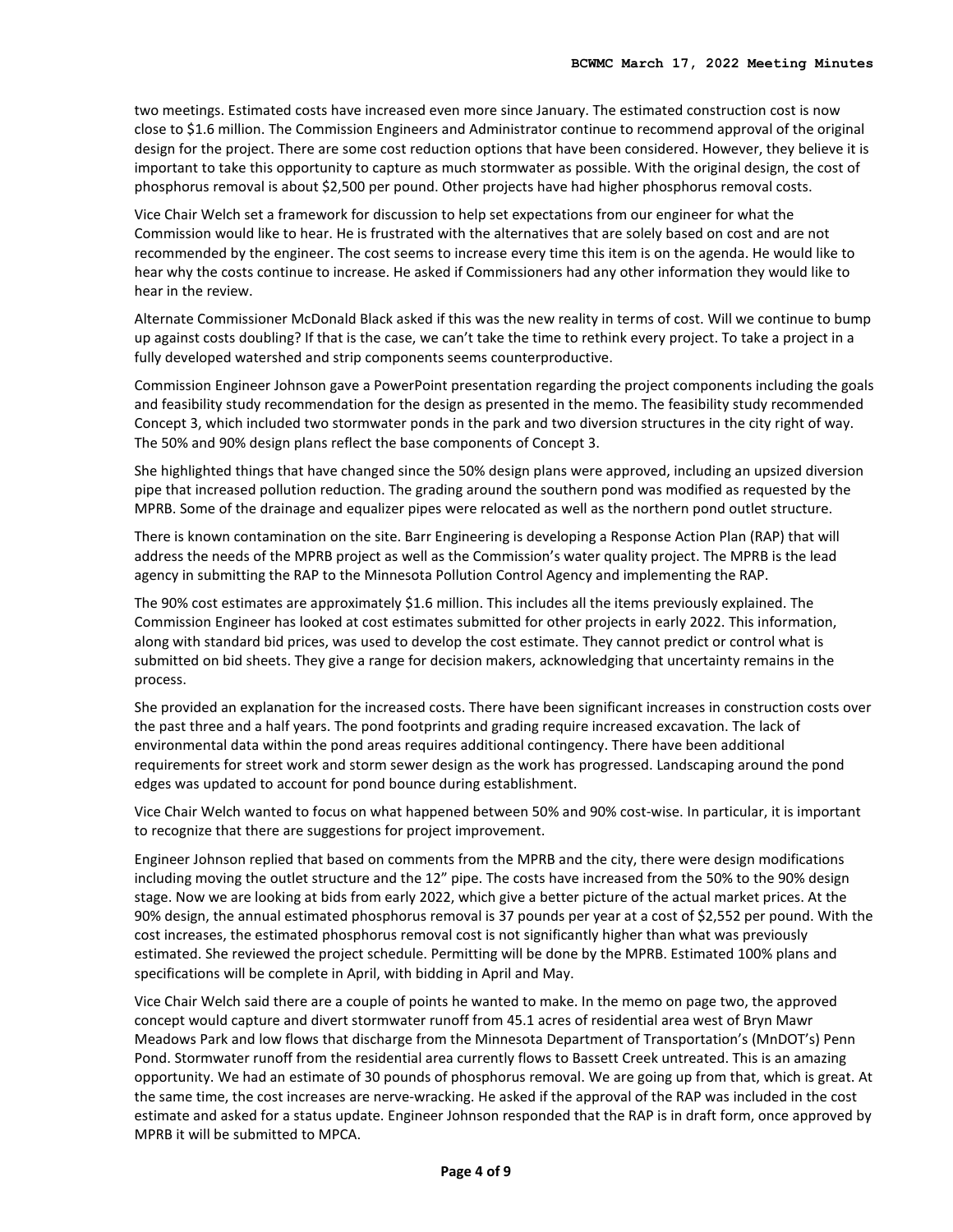It was noted that bidding is currently "all over the map" but that Hennepin County Commissioner Fernando encouraged the Commission to be ambitious.

Engineer Johnson explained that the sanitary sewer project for the City of Minneapolis is currently under construction in the area between where the ponds are planned. Barr Engineering is doing the environmental engineering work for this. The Barr team has been working on the environmental considerations for both projects.

Minneapolis TAC Member Liz Stout said the sanitary sewer alignment was planned in conjunction with the park master plan and the Commission's water quality project. The designs were planned to work together so the projects could be done within the same footprint.

Alternate Commissioner Polzin asked if the engineers had explored with the MPRB how you can do some sharing or savings or doing things jointly to reduce costs? For example, taking some of the good soils and spreading them on the site rather than hauling them away. Engineer Johnson responded that is a good question and that those conversations are continuing. Because the Commission's water quality project is further along than the park redesign, we have made conservative cost estimates based on that type of collaboration. We continue to work to identify opportunities for cost savings.

Alternate Commissioner Polzin asked if they were also being conservative with the cost and proportion of the contaminated soils that need to be removed from the site? Engineer Johnson replied that they have done their best to do that. This is an area of uncertainty for our team but they are using the best information we have on the site to inform the estimate. We are assuming about 30% of the soil is contaminated and will be removed from the site. An environmental cost contingency is also included in the estimate should additional excavation be necessary. As part of the RAP, we are recommending collection of additional samples to help inform the project.

**MOTION**: Vice Chair Welch made a motion to approve the 90% drawings, with no modifications to reduce costs, and authorize the Engineer to continue working with the MPRB and the City of Minneapolis to complete the plans and design documents. Commissioner Harwell seconded the motion. Upon a roll call vote, the motion carried 6-0, with the cities of Minnetonka, Robbinsdale, and St. Louis Park absent from the vote.

### **B. Consider Options for Funding Bryn Mawr Meadows Water Quality Treatment Project**

Administrator Jester explained that because the Commission approved the 90% plans for the project, that has implications for the 2023 levy. She noted that after speaking with member cities, looking at the closed project account, and all of the cash we need to have on hand to implement current and future projects, not much can be shifted in the current CIP schedule to alleviate the impact on the 2023 budget. She did increase the closed project account from \$800,000 to \$1 million after considering the funding available because some projects came in under budget.

She noted that with the Bryn Mawr Project, the 2023 levy is estimated at \$2.2 million. Vice Chair Welch reminded the Commission that Hennepin County Commissioner Irene Fernando did express her thoughts that the Commission should be ambitious and implement what it needs. It will not be a surprise to Hennepin County Commissioners that costs have risen because they are seeing it in their projects. Administrator Jester noted the Commission is not setting the maximum levy at this meeting; she is simply asking for direction. She noted the TAC will look at the complete five-year CIP at its next meeting and other project budgets will come into focus. It is anticipated that the maximum levy will be set at the May meeting.

Vice Chair Welch recommended that the Commission "stay the course" and proceed with the levy as projected without cutting costs to Bryn Mawr or other projects. He recommended contacting Commissioner Fernando and her aide to inform them about the project status and levy. Commissioner Harwell agreed and noted she hoped the high levy wouldn't be a big shock and won't be viewed as the Commission is excessively spending. She noted it helps to have frequent and clear communication.

Alternate Commissioner Polzin said that there are two other significant projects that are going to be included in the 2023 budget. She asked if we have confidence that these numbers are close to what is needed or if they will also be increasing.

Administrator Jester stated that we are fairly certain about the cost projections for the Medicine Lake Road Flood Mitigation Project and the Medley Park Stormwater Treatment Facility and the Lagoon Dredging Project as all projects are between the 50% to 90% design phases. They have been watching costs during design and she noted that costs for these projects will be spread over several years so there's still an opportunity in 2024 to make up costs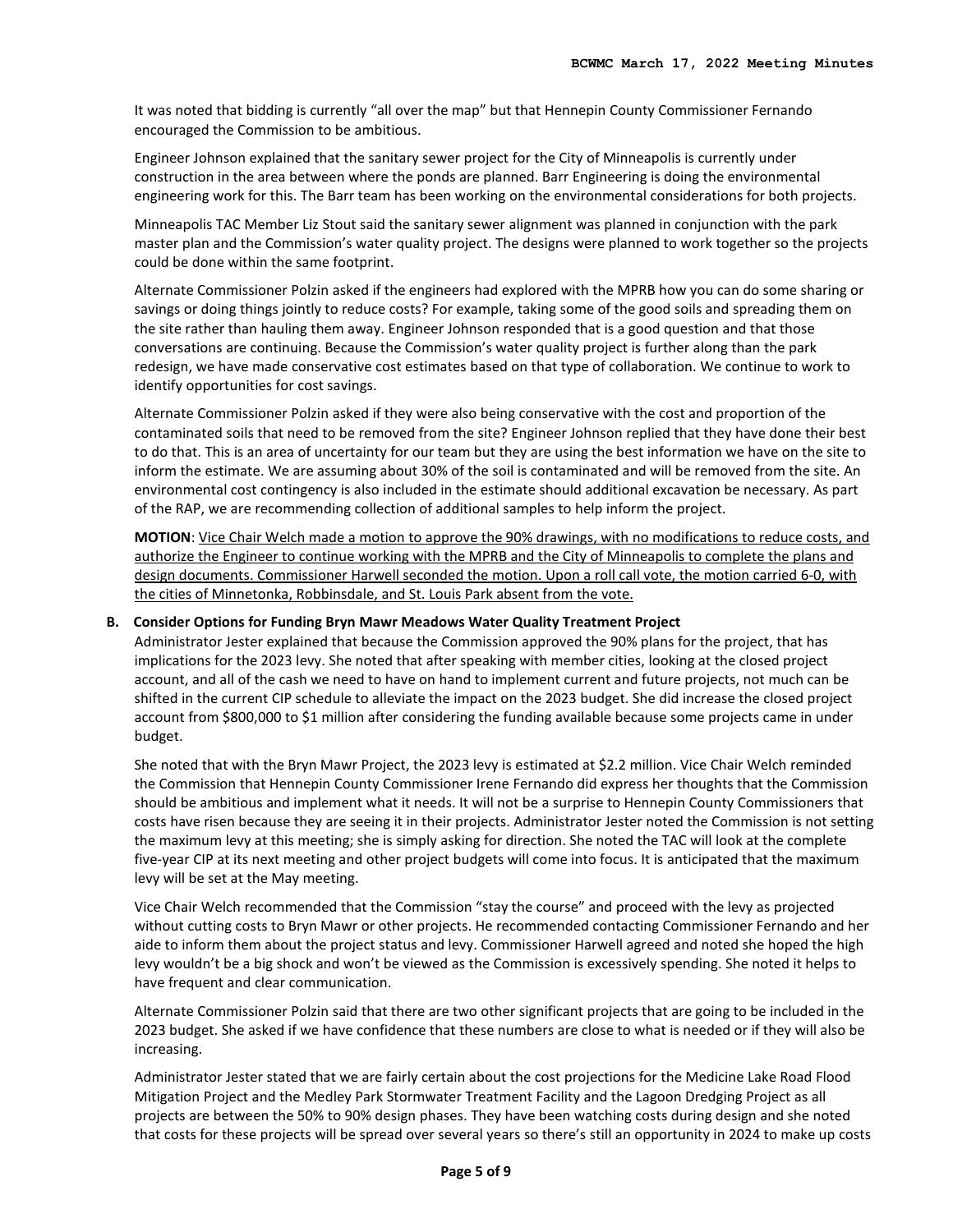if needed. She feels comfortable with the project levy table as presented. She also noted that communication with Commissioner Fernando does not have to include exact numbers. It can be a heads up explaining that costs are rising and it looks like our levy is going to be considerably higher than it was in 2022. We will see her in person at the Equity in Watershed Management Workshop on April 25. That will be a nice opportunity to touch base with her.

No action needed.

**C. Consider Approval of Agreement with Minneapolis Park and Recreation Board and City of Minneapolis for Construction of Bryn Mawr Meadows Water Quality Improvement Project**

Administrator Jester stated that coming to this agreement has taken a lot of conversation and negotiation with the MPRB and city staff. She noted is slightly different than other CIP reimbursement agreements because the city and MPRB will not be able to cover additional costs above the reimbursement cap.

Commission Attorney Anderson also stated that this is different from other Commission CIP projects. The Commission Engineers are doing more than they normally do. The work is being performed and contracted by both the City of Minneapolis, the Commission, and the MPRB. It provides for reimbursement up to the estimated construction maximum of \$1.6M. It builds in contingencies in case bids are above that amount. There is some flexibility in division of work between the MPRB and the city as it is not exactly known how much work each will be doing. It is expected that the MPRB is doing about 95% of the work through their contractors.

Vice Chair Welch reported that he did discuss this agreement with Administrator Jester and Commission Attorney Anderson. We looked at adding an indemnification for the Commission for site conditions since it is not in the agreement. After discussion, we agreed that it wasn't worth upsetting the process to request this change. He appreciated the work done by our administrator and legal counsel.

**MOTION**: Commissioner Gwin-Lenth made a motion to authorize the Chair and Secretary of the Commission to execute the Agreement with Minneapolis PRB and City of Minneapolis for Construction of Bryn Mawr Meadows Water Quality Improvement Project. Commissioner Harwell seconded the motion. Upon a roll call vote, the motion carried 6-0, with the cities of Minnetonka, Robbinsdale, and St. Louis Park absent from the vote.

{A five-minute break was taken.}

### **E. Consider Recommendations from Administrative Services Committee**

Administrator Jester reported the Administrative Services Committee met on March 9th and Commissioner Harwell chaired the meeting.

i. Financial Services Resolution

Vice Chair Welch noted that the Administrative Services Committee recommends adoption of this resolution. Commission Attorney Anderson assisted in drafting the resolution. This was recommended to provide more explicit guidance on roles of the Deputy Treasurer (Sue Virnig with the City of Golden Valley) and the contracted accountants.

**MOTION**: Commissioner Gwin-Lenth made a motion to adopt Resolution 22-05 Appointing a Deputy Treasurer and Designating Account Access. Alternate Commissioner Vadali seconded the motion. Upon a roll call vote, the motion carried 6-0, with the cities of Minnetonka, Robbinsdale, and St. Louis Park absent from the vote.

ii. Results of Staff Evaluations

Commissioner Harwell reported that she compiled the survey responses verbatim. The compilation was distributed to the Commission. There were positive responses for Administrator Jester and Barr Engineering. In terms of Administrator Jester, there are concerns about her being overloaded with things to do. She does a really good job with assigned tasks, keeping us on budget, and communication. She is willing to go above and beyond. With so many commissioners leaving, it was noted that Administrator Jester has taken time to walk new and seasoned commissioners through materials and issues that need explanation. Something to consider for the future is a format for orientation and training. For Barr Engineering, everyone is satisfied with work they are doing. There were some comments about invasive species. There were no comments regarding legal counsel.

Vice Chair Welch noted that he and Administrator Jester met to discuss their working relationship. It was a good session. As always, we maintain a robust dialogue that is appreciated. There is no action on this item. We do have an updated administrator contract that is directly related to the evaluation.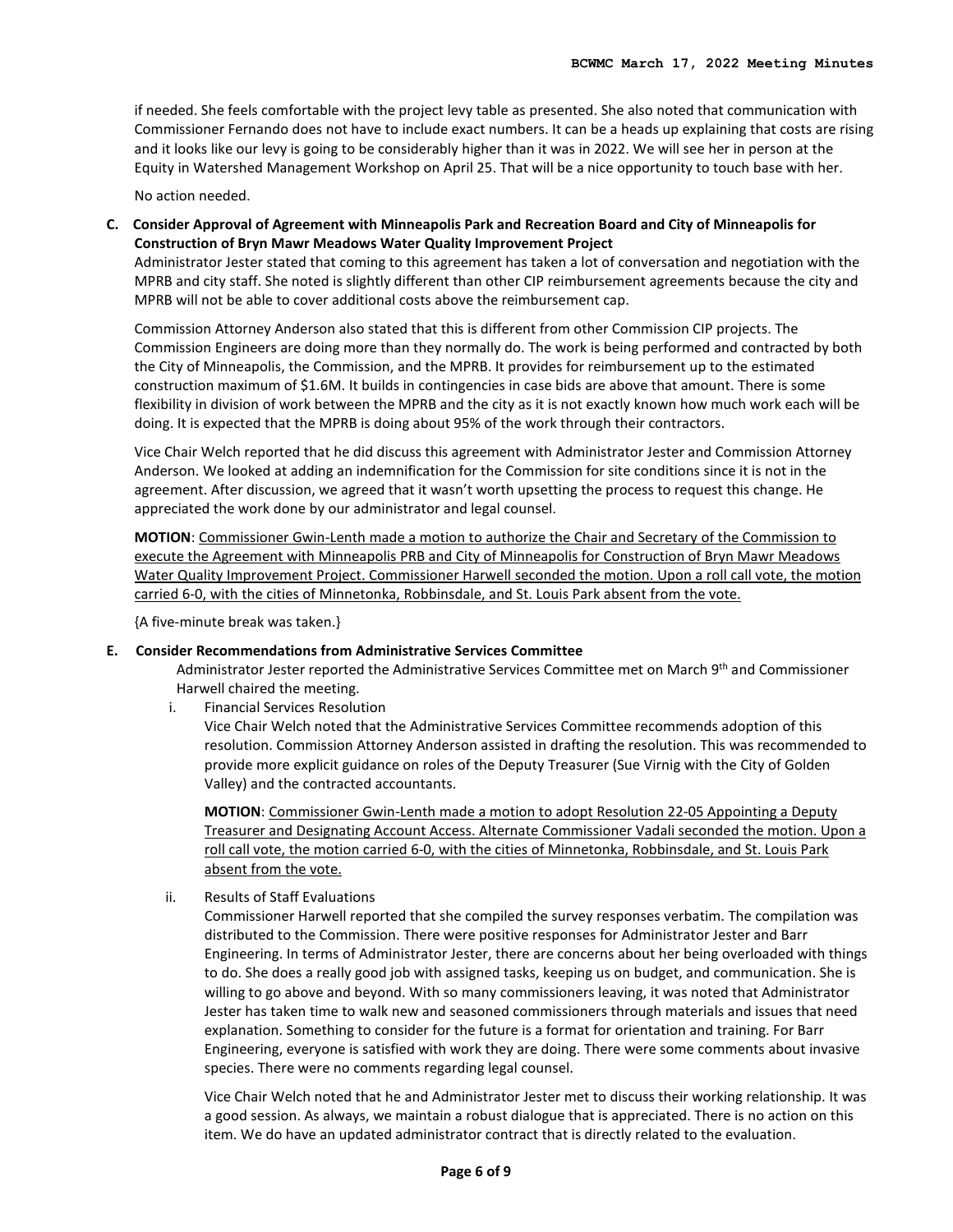### iii. Updated Administrator Contract

Vice Chair Welch stated that Administrator Jester needs more time allotted to account for her workload she has in the coming year. Administrator Jester said that her current contract was last amended in 2019. It assumed that she would be working approximately 80 hours a month for the Commission. In the last 14 months, her time for the Commission's general business, has taken closer to 88 hours a month. In addition to that, she will be working on the Watershed Management Plan (WMP) update. That will increase the time she has to spend on Commission business. An hourly rate increase was requested in 2023.

Commissioner Harwell noted her support of the contract amendment.

Vice Chair Welch noted the contract is retroactive to February 1, 2022.

**MOTION**: Commissioner Gwin-Lenth made a motion to authorize the Chair and Secretary to execute the Administrator Contract as it appears in the memo. Commissioner Welch seconded the motion.

Alternate Commissioner McDonald Black stated that a four percent increase over three years is an incredibly small amount for someone who has done such an incredible job. We have a great team and she is a great leader.

### Upon a roll call vote, the motion carried 6-0, with the cities of Minnetonka, Robbinsdale, and St. Louis Park absent from the vote.

Administrator Jester said that she and Commission Engineer Chandler appreciate the feedback, even when it is not evaluation time. We are happy to hear from Commissioners and we like to keep the lines of communication open. If the Commissioners have questions or need more information, please reach out to either of them at any time. She is very happy to work for this organization and feels she has the best job in town.

Commission Engineer Chandler noted she feels like we have great synergy and thanked the Commission for the opportunity to continue working with Administrator Jester and them.

Vice Chair Welch responded that we owe it to our Administrator, Engineer, and Legal Counsel to give them substantive feedback. The Commissioners two most important jobs are to read the information provided and to ask questions. As Commissioners, give our Administrator and Engineer a heads up on what you are thinking. If they know questions in advance, we will get better answers.

#### iv. Return to In Person Meetings

Commissioner Harwell explained that it seems we are entering a different phase of COVID. The question is whether to hold virtual meetings versus in-person. There are benefits to both.

Vice Chair Welch noted that the reality is we are having our workshop in-person on April 25. The immediate question is, do we have our April meeting at Brookview? The hybrid option is not viable. He was curious what legal counsel's other clients are doing.

Administrator Jester recommended that the Commission return to in-person meetings starting on April 21. She noted the room at Brookview is large. She checked with Chair Cesnik and she is comfortable going back to in-person meetings.

Commission Attorney Anderson said that the Commission has done a good job discussing this and getting perspectives from the entire group. It is a Chair decision, as that is what the statute provides. He thought it was important that everyone provides their input. The majority of his and the firm's municipal clients are trending toward in-person in April and/or May. The only legal basis to remain in remote fashion is that we are in a health pandemic. That is clearly heading in the other direction. From a legal standpoint, moving to in-person in April is a good idea. The hybrid option would be for consultants and guests to join, not Commissioners. He is fully supportive of Administrator Jester's recommendation.

Vice Chair Welch stated that he believes there are benefits to the hybrid option but there are also challenges. If we can accommodate attendance remotely, it would allow consultants to make presentations and the public to attend.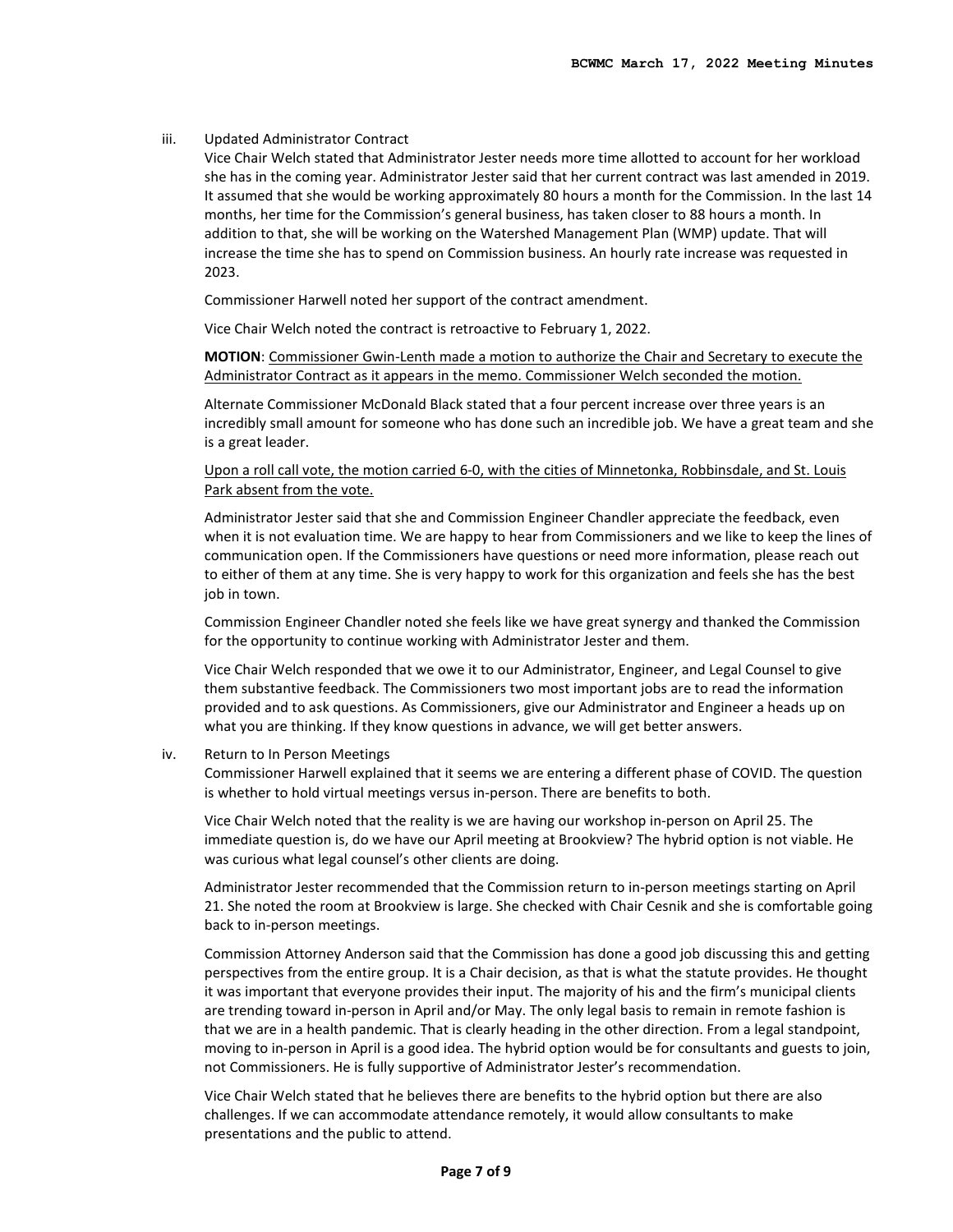Commissioners offered their thoughts on in-person meetings vs. virtual meetings including comments from Commissioners Gwin-Lenth, Vadali, Harwell, and Kennedy. It was noted that the MN Dept. of Health continues recommending mask wearing and that cases are actually rising slightly in the U.S. and in Europe. The U of M no longer requires masks except in labs and lecture halls. It was noted that mask wearing at meetings should be recommended and that seats are appropriately spaced and that commissioners and others not feeling well should not attend the meeting.

Vice Chair Welch stated that in order to have our April meeting in-person, Chair Cesnik will need to withdraw her resolution declaring a pandemic and requiring us to meet virtually.

Vice Chair Welch stated that it would be left to the Chair's discretion, and she should work with Administrator Jester to make a statement about masking for the meeting. The consensus was that the Commission should return to in-person meetings.

v. Joint Powers Agreement

Vice Chair Welch explained that the Joint Powers Agreement (JPA) will be critical in charting a path for the next 10 years in implementing the 2025 Watershed Management Plan (WMP). The committee thought it would be a good idea for Commission Attorney Anderson to provide a layman's review and presentation on what the JPA is, how it works, what it says we can and cannot do.

Commissioner Harwell replied that a presentation is a good idea. If there is a presentation, it should be in a user-friendly format that can be posted on the website. It would be useful, and another effort at transparency, for residents to understand how the Commission operates. Administrator Jester said this would be helpful and added to a Commission agenda. It could also be wrapped into an upcoming Plan Commission workshop on the WMP.

### **6. COMMUNICATIONS**

#### **A. Administrative Report**

Administrator Jester reiterated that the Equity in Watershed Management Workshop will be held on April 25 at the Crystal Community Center. She gave an overview of the agenda. A flyer/invitation will be distributed soon. Regarding the WMP development, the notification letter will be sent to plan reviewers in April. She is developing the outreach plan which will be on the April agenda for review and approval.

The Commission received a grant of \$10,000 from the Department of Natural Resources for curly leaf pondweed management in Medicine Lake.

The limited liability for chloride legislation bill continues to move through both the House and Senate committees. Given the Commissions interest in this and direction to support, she has signed on to two letters of support.

Vice Chair Welch said that the Minnesota Association of Watershed Districts (MAWD) Legislative Days were held last night and today. There are advocates for this legislation that are supporting the effort.

### **B. Chair**

No report was given.

### **C. Commissioners**

No reports were given.

### **D. TAC Members**

TAC meeting coming up on March 18. Golden Valley TAC Member Eckman reported on the in-person Medley Park Project open house on March 3. Over 600 letters were sent to residents but only five attendees and a few comments, mostly on park amenities like trails and benches.

### **E. Committees**

The budget committee is meeting in-person on March 30. Administrator Jester is trying to schedule an education committee meeting.

### **F. Legal Counsel**

Commission Attorney Anderson stated that the Declaration of Pandemic statement should be withdrawn at least three days before the committee meeting to ensure the public notice requirements for posting are met.